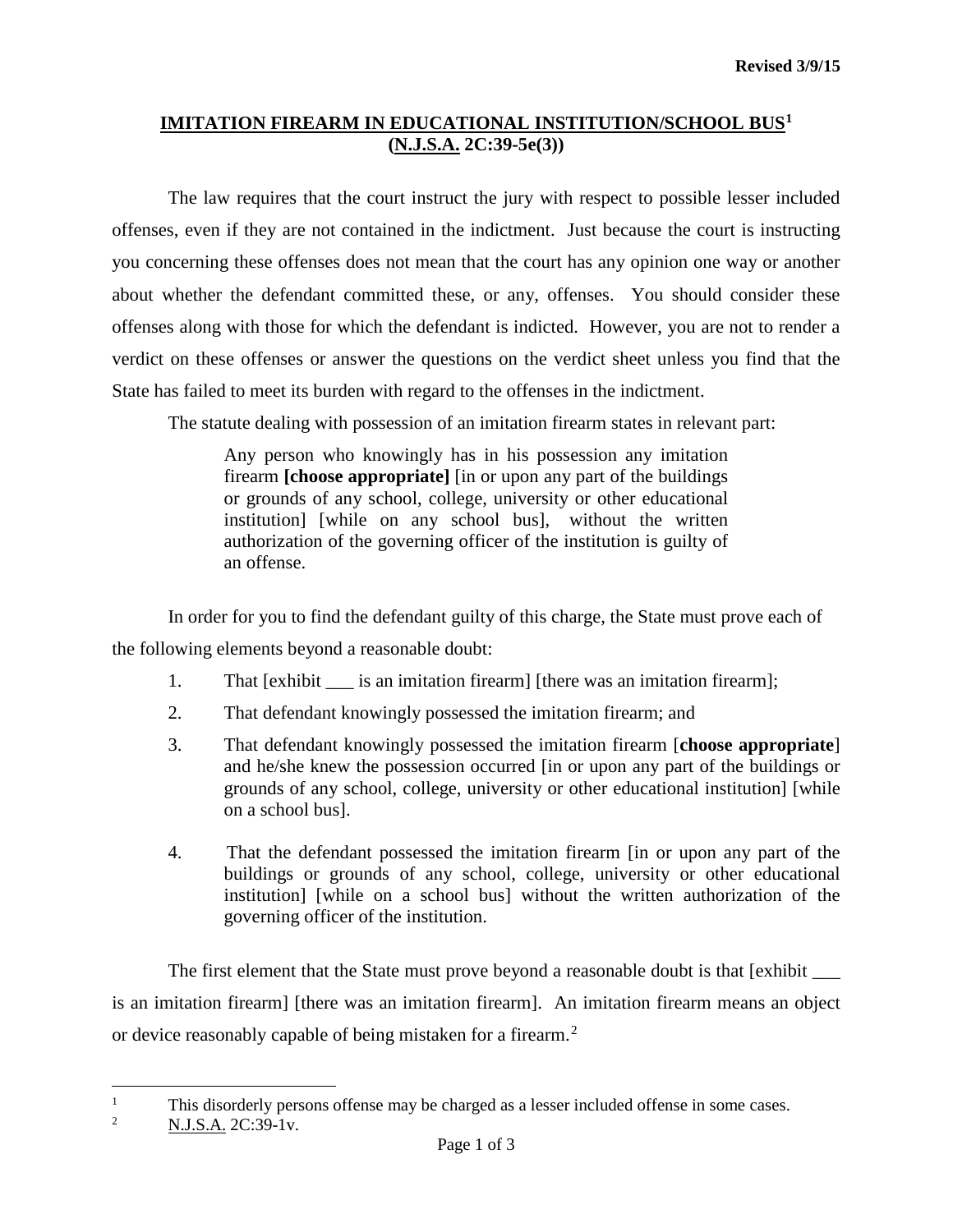#### **IMITATION FIREARM IN EDUCATIONAL INSTITUTION/SCHOOL BUS N.J.S.A. 2C:39-5e(3)**

The second element that the State must prove beyond a reasonable doubt is that defendant knowingly possessed the imitation firearm. A person acts knowingly with respect to the nature of his/her conduct or the attendant circumstances if he/she is aware that his/her conduct is of that nature, or that such circumstances exist, or he/she is aware of a high probability of their existence. A person acts knowingly with respect to a result of his/her conduct if he/she is aware that it is practically certain that his/her conduct will cause such a result. "Knowing," "with knowledge" or equivalent terms have the same meaning.

Knowledge is a condition of the mind. It cannot be seen. It can only be determined by inferences from conduct, words or acts. Therefore, it is not necessary for the State to produce witnesses to testify that a defendant stated, for example, that he/she acted with knowledge when he/she had control over a particular thing. It is within your power to find that proof of knowledge has been furnished beyond a reasonable doubt by inference which may arise from the nature of the acts and the surrounding circumstances.

The word "possess" means a knowing, intentional control of a designated thing, accompanied by a knowledge of its character. Thus, the person must know or be aware that he/she possesses the item (in this case an imitation firearm), and he/she must know what it is that he/she possesses or controls, in other words, that it is an imitation firearm.

This possession cannot merely be a passing control that is fleeting or uncertain in its nature. In other words, to "possess" within the meaning of the law, the defendant must knowingly procure or receive the item possessed or be aware of his/her control thereof for a sufficient period of time to have been able to relinquish his/her control if he/she chose to do so.

When we speak of possession, we mean a conscious, knowing possession, either actual or constructive.

## **[CHOOSE APPROPRIATE]**

## **ACTUAL POSSESSION**

A person is in actual possession of a particular article or thing when he/she knows what it is: that is, he/she has knowledge of its character and knowingly has it on his/her person at a given time. A person who, with knowledge of its character, knowingly has direct physical control over a thing, at a given time, is in actual possession of it.